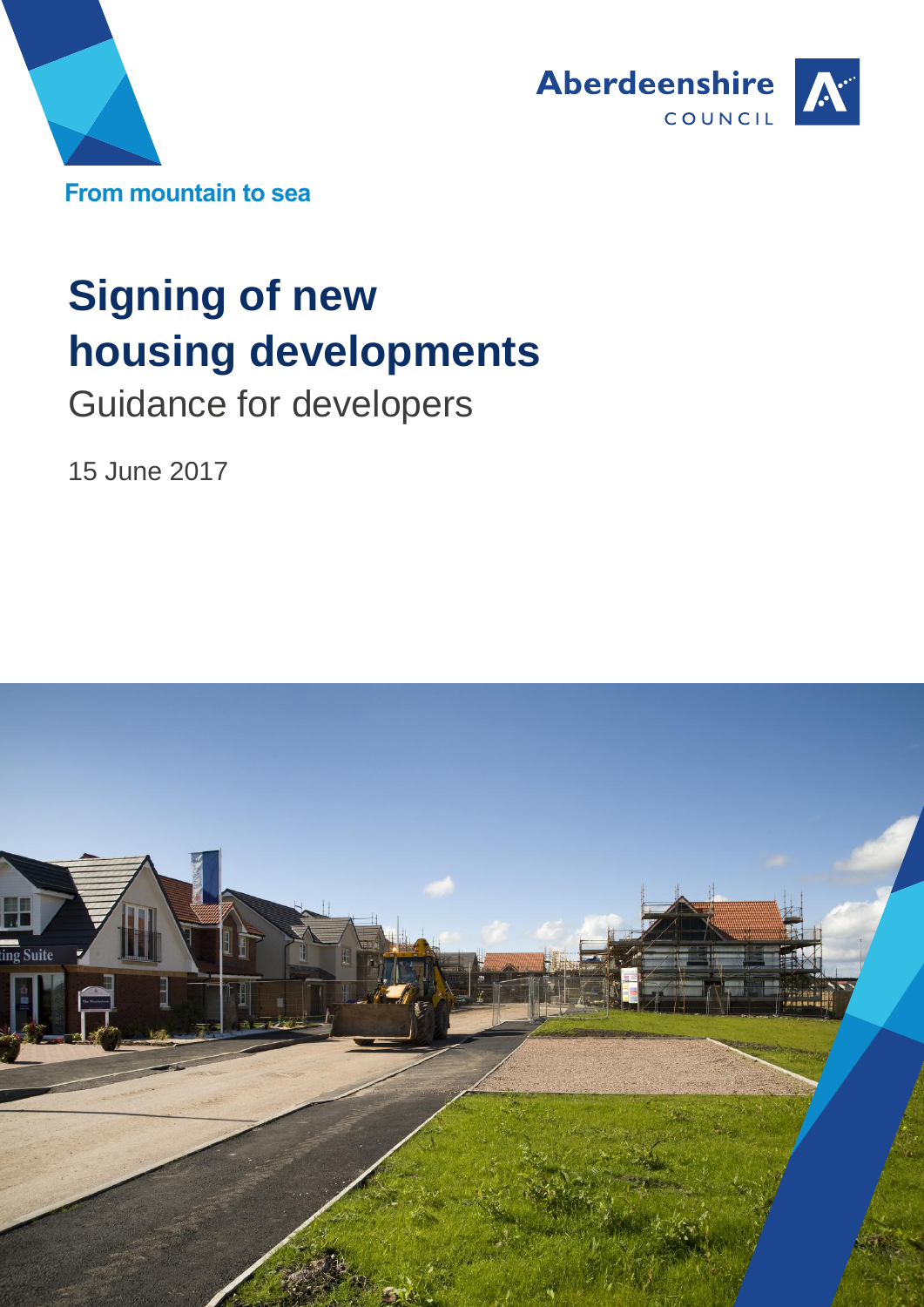# **Contents**

|   | Introduction                           |   |
|---|----------------------------------------|---|
|   | Signing principles and criteria        |   |
| 3 | Applying for permission to erect signs |   |
| 4 | <b>Additional details for signs</b>    |   |
| 5 | <b>Mounting of signs</b>               | 5 |
| 6 | <b>Removal of unauthorised signs</b>   |   |

# **Visit [aberdeenshire.gov.uk](http://www.zerowastescotland.org.uk/)**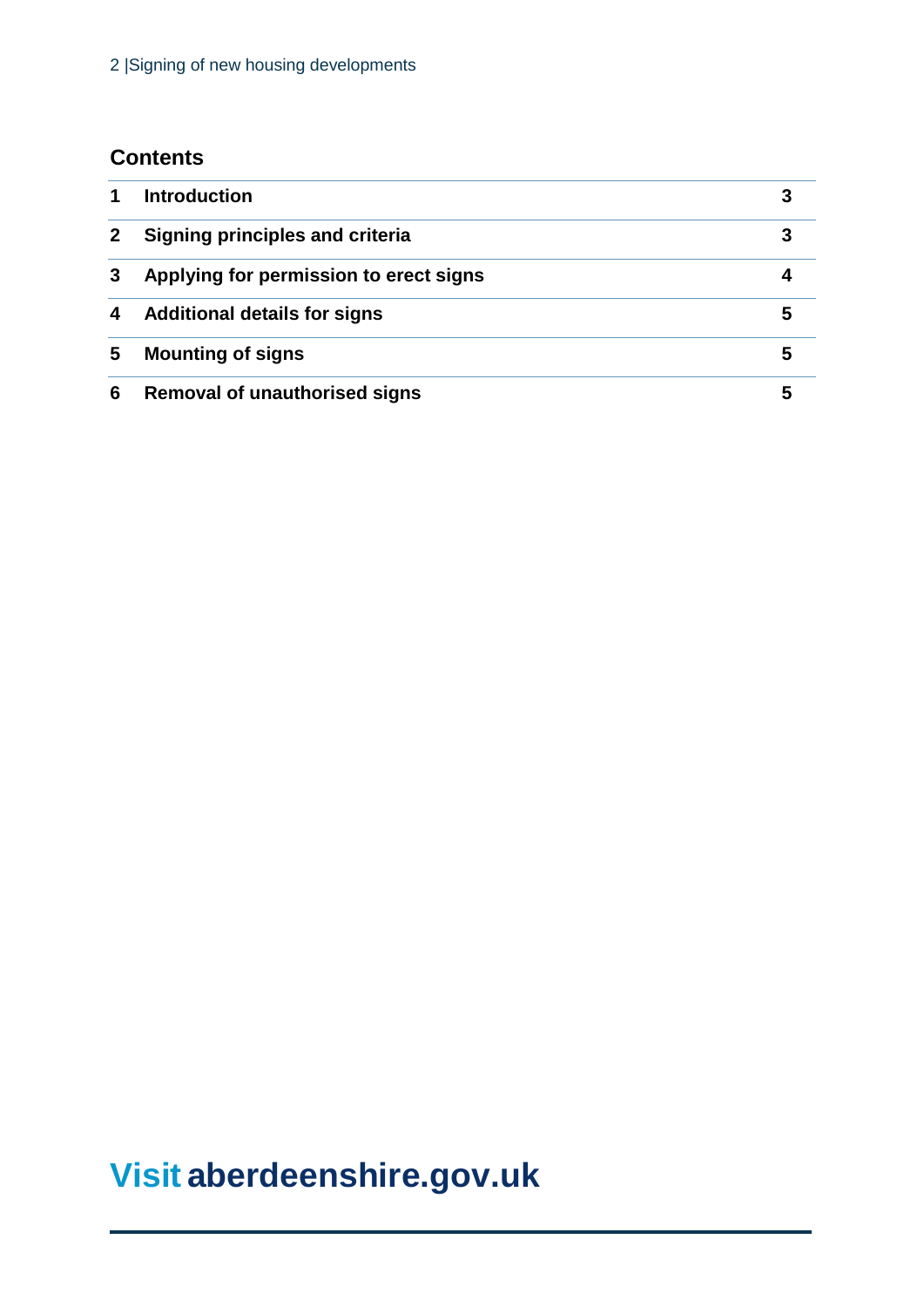#### **1 Introduction**

Temporary signing of new housing developments can assist potential house buyers, who may be unfamiliar with the area, in reaching difficult to find locations and, furthermore, help prevent delivery or construction vehicles driving unnecessarily around adjacent residential streets whilst searching for their destination.

This document sets out Aberdeenshire Council's principles when considering such applications and the procedure to be followed when applying for permission to erect such signs.

# **2 Signing principles and criteria**

Aberdeenshire Council will consider applications for temporary signing of new housing developments where there is a need to provide route guidance. Developers should be aware that these signs are to be used for route guidance only and not as advertising.

Consent shall only be granted for signage from the nearest distributor road. Where a development has, or is proposed to have, advertising signage on private land visible from a distributor road the council may decide that temporary traffic signs to the development are unnecessary.

Signing shall only be considered for developments providing at least 30 bedrooms.

No signs may be erected within the extents of the public road (including footways, verges and on street-lighting columns or other street furniture) without the consent of the Council. Signs on private land may require planning permission and developers should contact the local planning office<sup>1</sup> where appropriate.

All traffic signs must be prescribed in the *Traffic Signs Regulations and General Directions 2016* (TSRGD). For new housing developments, the appropriate signs are diagram numbers 2701 and 2701.1 (shown below). These are the only signs which may be erected within the extents of the public road



Where consent is given this shall be for a maximum of six months. An additional application will be required if applicants wish to extend the consent by a further period of up to six months.

Signs must not remain in place after the end of the period of six months that begins with the day the housing development to which the signs refer is complete.

l

<sup>1</sup> <http://www.aberdeenshire.gov.uk/planning/contact-us/>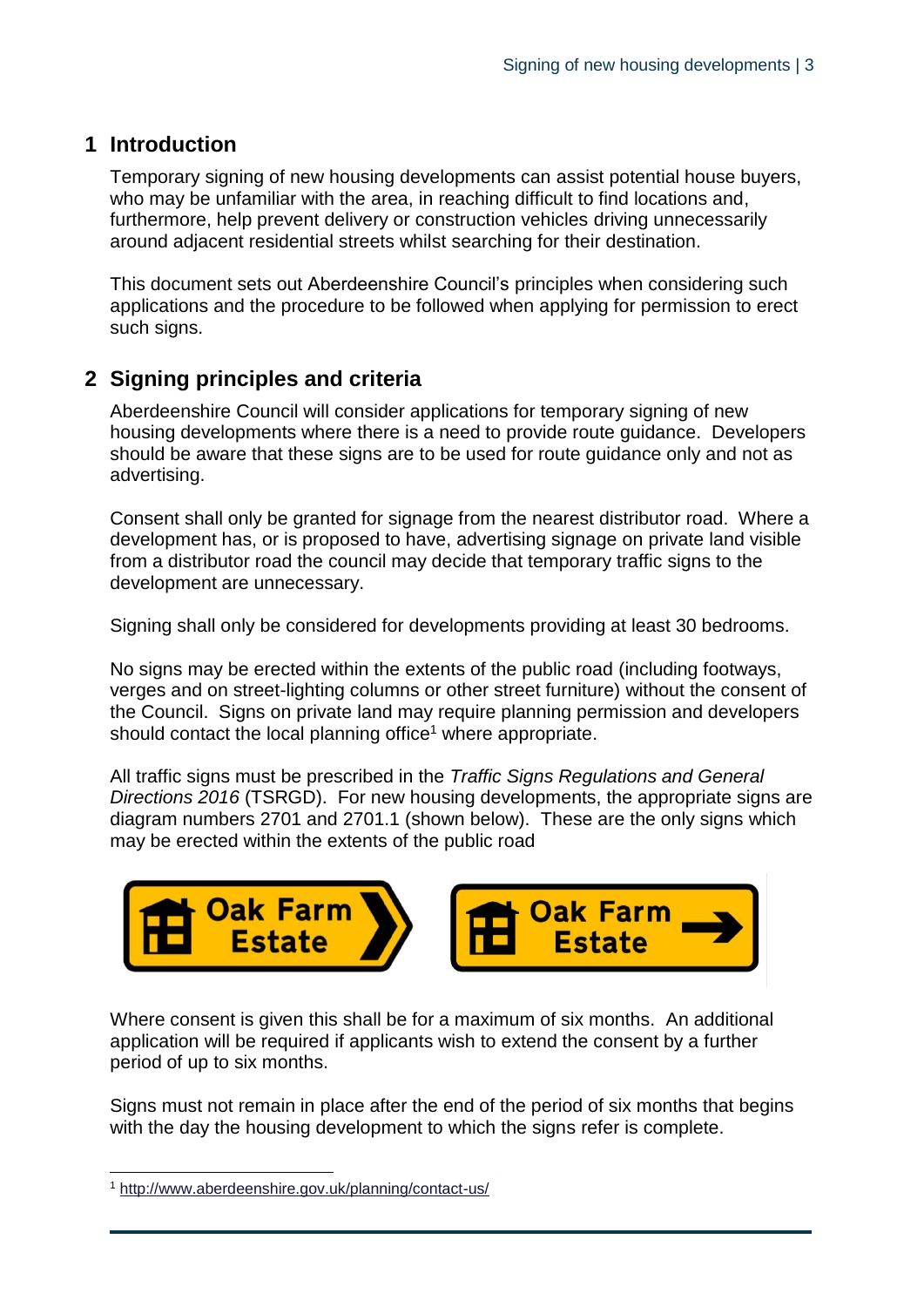# **3 Applying for permission to erect signs**

Applications for permission to erect temporary signs should be sent by email to the appropriate local area roads office. (see table 3.1)

| Area                | email                                          |
|---------------------|------------------------------------------------|
| Banff & Buchan      | banffandbuchan.roads@aberdeenshire.gov.uk      |
| <b>Buchan</b>       | buchan.roads@aberdeenshire.gov.uk              |
| <b>Formartine</b>   | formartine.roads@aberdeenshire.gov.uk          |
| Garioch             | garioch.roads@aberdeenshire.gov.uk             |
| Kincardine & Mearns | kincardineandmearns.roads@aberdeenshire.gov.uk |
| Marr                | marr.roads@aberdeenshire.gov.uk                |

Applications must include the following information for each proposed sign:

- Image showing signface
- Sign size
- Location
- Fixing method and mounting height
- Description of what the sign is to be fixed to (see limitations in Section 5)

Applicants should state the number of bedrooms in the development to be signed and the date they would like the consent to start, and confirm that:

- the individuals responsible for erecting the signs have the necessary qualifications and experience for the tasks involved in safely erecting the signs in the road
- the applicant has, and shall maintain throughout the consent period, insurance cover of not less than £10,000,000 indemnifying Aberdeenshire Council against any third-party claims or demands

Applications should normally be determined within one calendar month of receipt however applicants cannot presume consent if a response is not received within this time. Successful applicants shall be provided with a consent reference number which must be marked on the back of each sign (see Section 4); signs not displaying a valid consent reference number shall be deemed to be unauthorised and may be removed (see Section 6).

Applications for signage on the trunk road network should be made to Transport Scotland.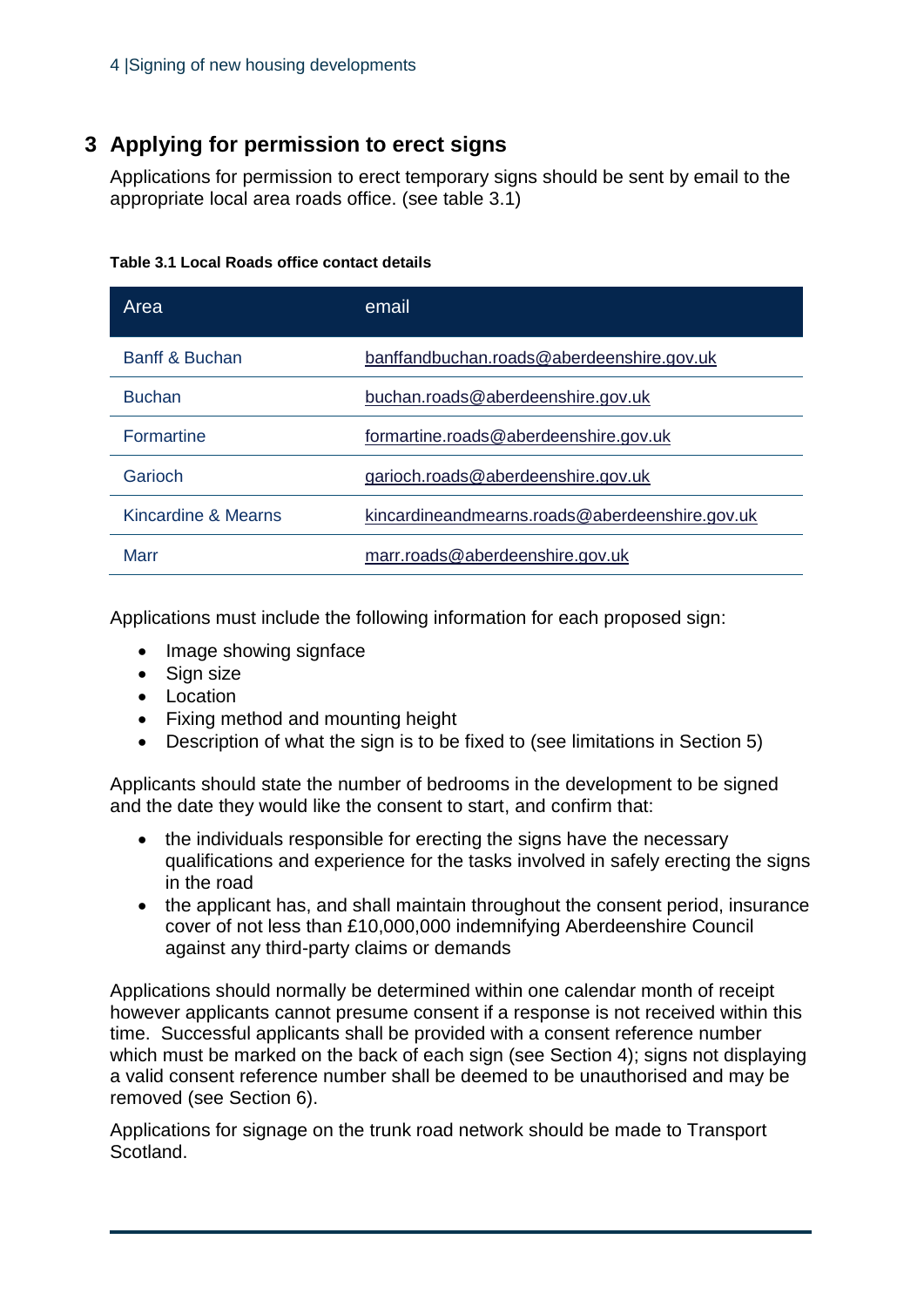### **4 Additional details for signs**

Signs should comply fully with the TSRGD. The text shall have an "x" height of 50mm and shall comprise of the name of the site only. Signs must not include any reference to the housebuilder, developer or signing company such as logos, phone numbers or website addresses.

Where deliveries are to follow a separate route from sales traffic, the signs for the delivery route should be varied (as permitted by the TSRGD) to include the lorry symbol (see right).



Signs shall have rounded corners and the consent reference number and expiry date must be marked on the rear of the sign on the bottom right-hand corner.

### **5 Mounting of signs**

Signs shall be mounted at a minimum height of 2.1m above ground level (2.3m at locations where cyclists could be expected), at least 0.5m from the edge of the carriageway and shall be securely fixed in a manner to prevent any rotation or slippage and also to avoid damage to the supporting structure. They must not obscure any road user's visibility at junctions, crossing points or of any other sign or signal. Applicants shall be liable for the cost of any damage caused to the supporting structure through the installation or removal of the signs.

Signs must **not** be attached to:

- Aluminium lighting columns
- Lighting columns with any other attachments
- Signposts with one or more regulatory sign
- Signposts with one or more warning sign
- Bus stop poles
- Zebra beacons, traffic signals or other crossing poles
- Pedestrian guardrails or safety barriers

Signs greater than  $0.3m^2$  in area shall not be mounted on a lighting column of any material. Where it is proposed to add signs to existing signposts the applicant may be asked to demonstrate that the post can withstand the additional wind loading.

### **6 Removal of unauthorised signs**

Any signs which do not display a valid consent reference number or otherwise do not comply with the requirements given in this document may be taken down and removed without notice by Aberdeenshire Council who will seek to recover the costs involved.